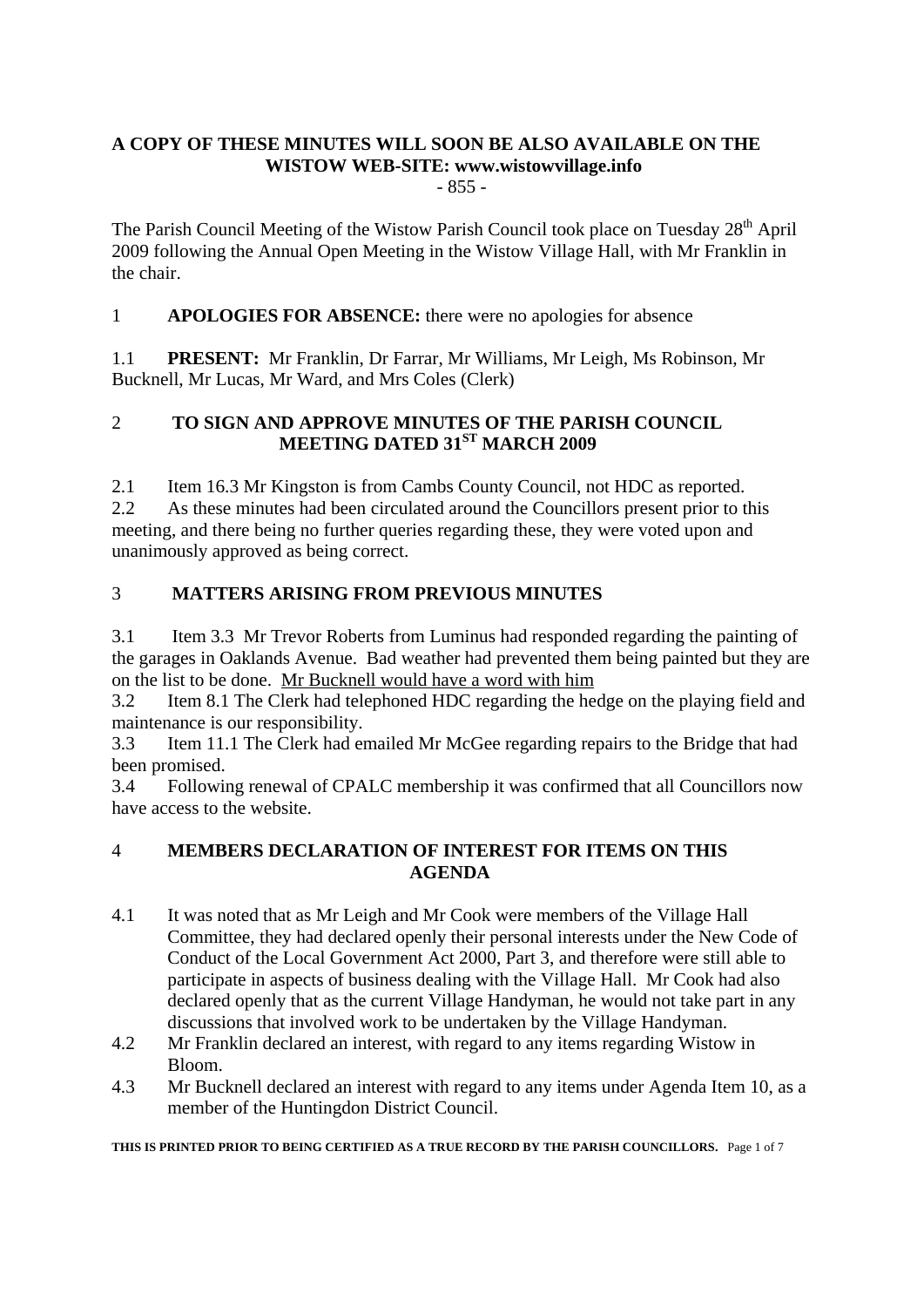#### -856-

# **5. COMMUNITY LIAISON OFFICER – ANY POLICE OR CRIME ISSUES TO BE DISCUSSED.**

- 5.1 As the Community Liaison Officer was not present there was no report.
- 5.2 Mr Bucknell reported on the Ramsey and District Neighbourhood Profile he had attended the previous evening. The meeting was well attended. He had circulated the report and information with information on staffing levels for the area and contact details. The main crime hotspots in our area are Warboys, the old RAF Upwood and Ramsey. Wistow is fortunate enough to have a very low crime rate. The report will be updated next week and can be accessed via a website that will be circulated through the E-Cops system.

# **6. ANY OUTSTANDING ITEMS FOLLOWING THE ANNUAL OPEN MEETING**

- 6.1. Report back on footpaths and the Parish Paths funding
- 6.2 Finalise Youth Bank funding and return if necessary
- 6.3 Dr Farrar to look into the number of the street lamp in Church Street

# 7 **a- FINANCE – TO APPROVE THE FINANCIAL STATEMENT/ PAYMENT OF ACCOUNTS FOR MARCH**

7.1 As this had been circulated around the Councillors present prior to this meeting, and there being no further comments, these were voted upon and unanimously confirmed as being a true record.

# **b- FINANCE – TO APPROVE PAYMENT OF OUTSTANDING AMOUNTS: MRS P COLES – MAR/APR 09 SALARY (RATES AS PER MINUTE NO. 13.1 OF THE MEETING DATED THE 29TH APRIL 2008) £298.34 ENVIRONMENT AGENCY DRAINAGE CHARGE £ 13.39 L T GRAY – GRASS CUTTING £283.02**

7.2 These payments listed were formally approved at this meeting, and the cheques duly signed.

### 7 **c- FINANCE – TO REVIEW CASH FLOW AND RESOLVE ANTICIPATED ISSUES**

- 7.3 The Clerk reported that she was preparing the budget for 2009/10 and asked for any costs that should be included. It was agreed to put in a sum for professional fees for the allotments, should this be necessary.
- 7.4 The Church Wall bank accounts are still open and The Clerk asked for permission to close them. They both have nil balance. This was agreed.
- 7.5 The Clerk also reported that with a change of Parish Councillors, the signatories should be reviewed, she will request the necessary forms.

**THIS IS PRINTED PRIOR TO BEING CERTIFIED AS A TRUE RECORD BY THE PARISH COUNCILLORS.** Page 2 of 7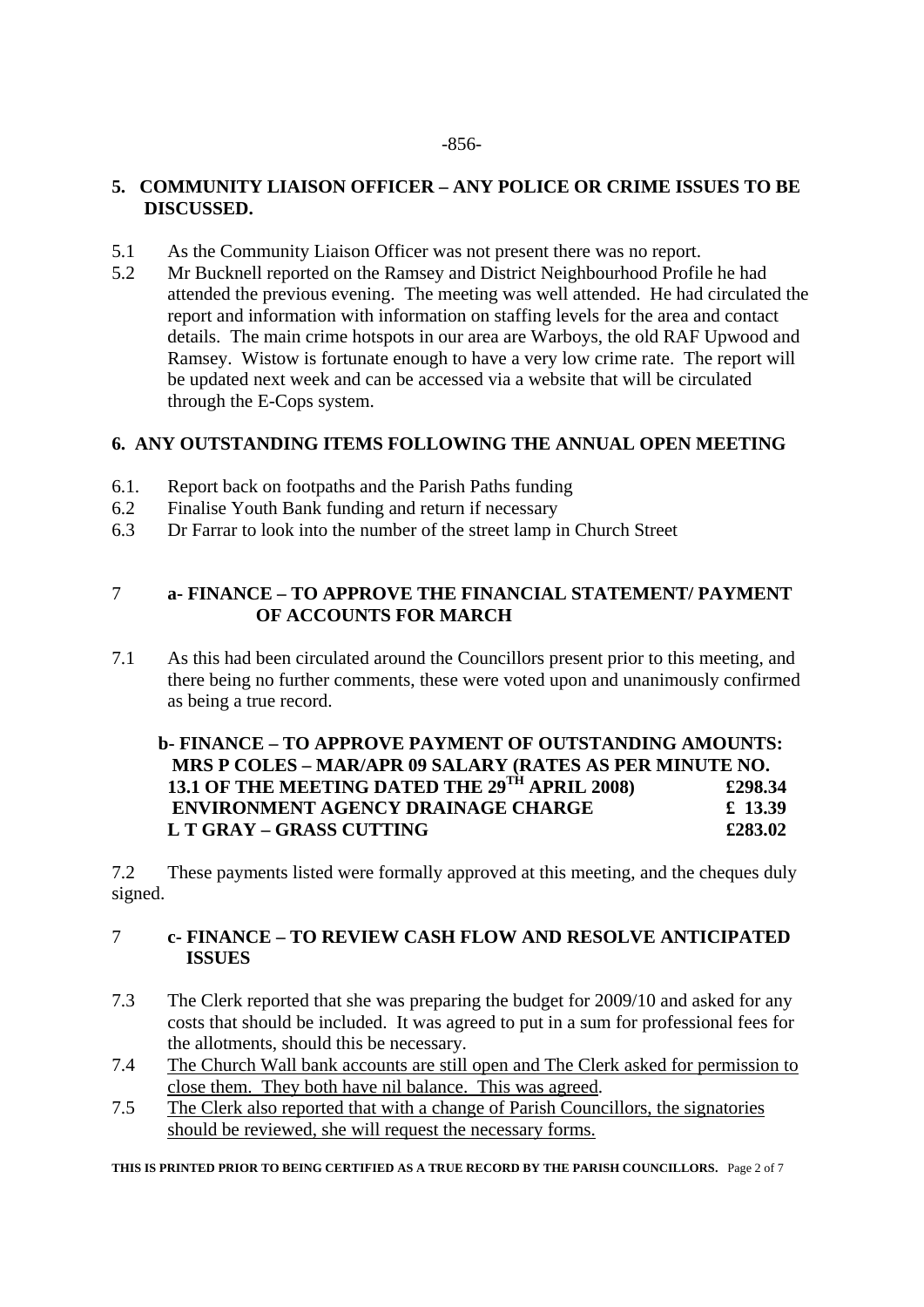#### -857-

#### 8. **CORRESPONDENCE**

8.1 A letter had been received by Mr Franklin from Mr Bance which mainly related to matters associated with Wistow in Bloom but there were items that the Parish Council needed to address. These were to do with the Calor Village of the Year and the condition of The Green. The Clerk would draft a response.

### **CORRESPONDENCE PREVIOUSLY CIRCULATED**

- 8.2. ICO Training DVD
- 8.3. Development Control Panel Agenda
- 8.4. Development Control Panel dates and agenda for 2009/10
- 8.5. CCC Jointly funded minor improvements grant letter
- 8.6. Mineral and Waste Consultation papers
- 8.7. Cope newsletter

Mr Lucas made his apologies and left the meeting at 9pm

# 9 **ALLOTMENT OUTSTANDING ISSUES, INCLUDING REVIEW OF TENANCY AGREEMENT AND ANNUAL RENT**

9.1 Following much discussion it was decided to send out the Tenancy Agreements in an attempt to address the ditch and hedge issues, along with a letter requesting that the agreements are signed and returned, along with notification of an increase in rent of 5% with effect from October 2010. The Clerk would prepare the letters and agreements and circulate them prior to sending out.

### 10 **TO CONSIDER ANY PLANNING APPLICATIONS RECEIVED - NIL RECEIVED**

### 11 **PARISH COUNCIL'S ASSET SCHEDULE – DISCUSSIONS REGARDING INCREASE**

11.1 The Clerk reported that during her preparation for the audit there was a difference between the value of the asset schedule and insurance cover. There had been an increase across the board of 10% last year and further purchases since this review. She requested permission to spend some time researching replacement cost of some of the larger items so that a realistic insurance figure can be reached. This was agreed and she undertook to report back at the June meeting

**THIS IS PRINTED PRIOR TO BEING CERTIFIED AS A TRUE RECORD BY THE PARISH COUNCILLORS.** Page 3 of 7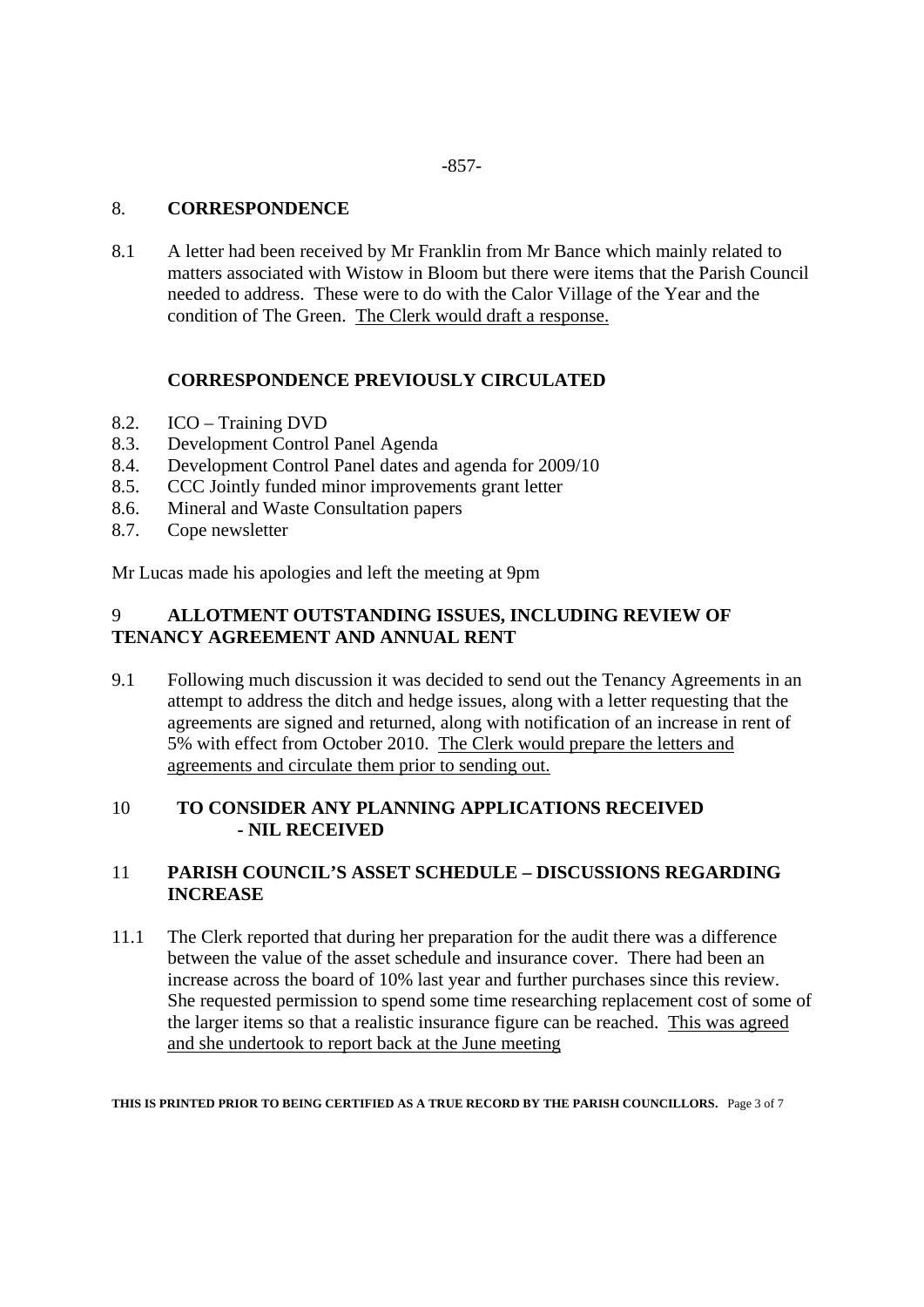#### -858-

# 12 **TO SIGN AND APPROVE THE FINANCIAL ACCOUNTS FOR THE YEAR ENDING 31ST MARCH 2009 AND FOR THE COUNCILLORS TO ACKNOWLEDGE THEIR RESPONSIBILITY UNDER THE STATEMENT OF ASSURANCE SECTION OF THE ANNUAL RETURN.**

- 12.1 The Financial Accounts had been circulated prior to the meeting to give Councillors a chance to study them. There being no questions, the Accounts were unanimously agreed.
- 12.2 Section 2, Annual Governance Statement was read out to the Councillors present who acknowledged their responsibility.

### 13. **CLERKS SALARY INCREASE FOR APPROVAL FROM 1/04/08 TO £8.26 PER HOUR AS PER CPALC RECOMMENDATION**

13.1 This was unanimously agreed.

# 14. **PREPARATION FOR AGM – DISCUSSION REGARDING OFFICERS FOR THE FORTHCOMING YEAR**

- 14.1 Mr Franklin tendered his resignation from the Parish Council, he had decided to stand down for several reasons, including his impending move. Dr Farrar wished to record a huge vote of thanks to Mr Franklin as he had worked hard for several years as a Councillor and then as Chairman and he would be greatly missed.
- 14.2 Nominations for Chairman and Vice Chairman would be taken at the start of the AGM in May. A vacancy for a Parish Councillor would be advertised on the notice board, website and if timely the Warbler.

# 15. **PARISH PLAN ACTION PLAN WORKING PARTIES FEEDBACK AND UPDATES**

#### **a- TRAFFIC AND ROAD ISSUES – MR MACINNES AND MS ROBINSON**

- 15.1 Ms Robinson had met with Mr MacInnes to start discussions.
- 15.2 The curb at Oaklands Avenue/Church Street had been repaired promptly thanks to Mr Lucas.

#### **b- PEDESTRIANS - MR COOK TO REPORT**

15.3 Mr Cook was absent, no report

#### **c- LIGHTING - DR FARRAR TO REPORT?**

15.4 Already covered

#### **d- LITTER – MS ROBINSON TO REPORT**

15.5. Ms Robinson had been in touch with Deborah Hibbert at HDC and fly tipping had been cleared from two locations.

**THIS IS PRINTED PRIOR TO BEING CERTIFIED AS A TRUE RECORD BY THE PARISH COUNCILLORS.** Page 4 of 7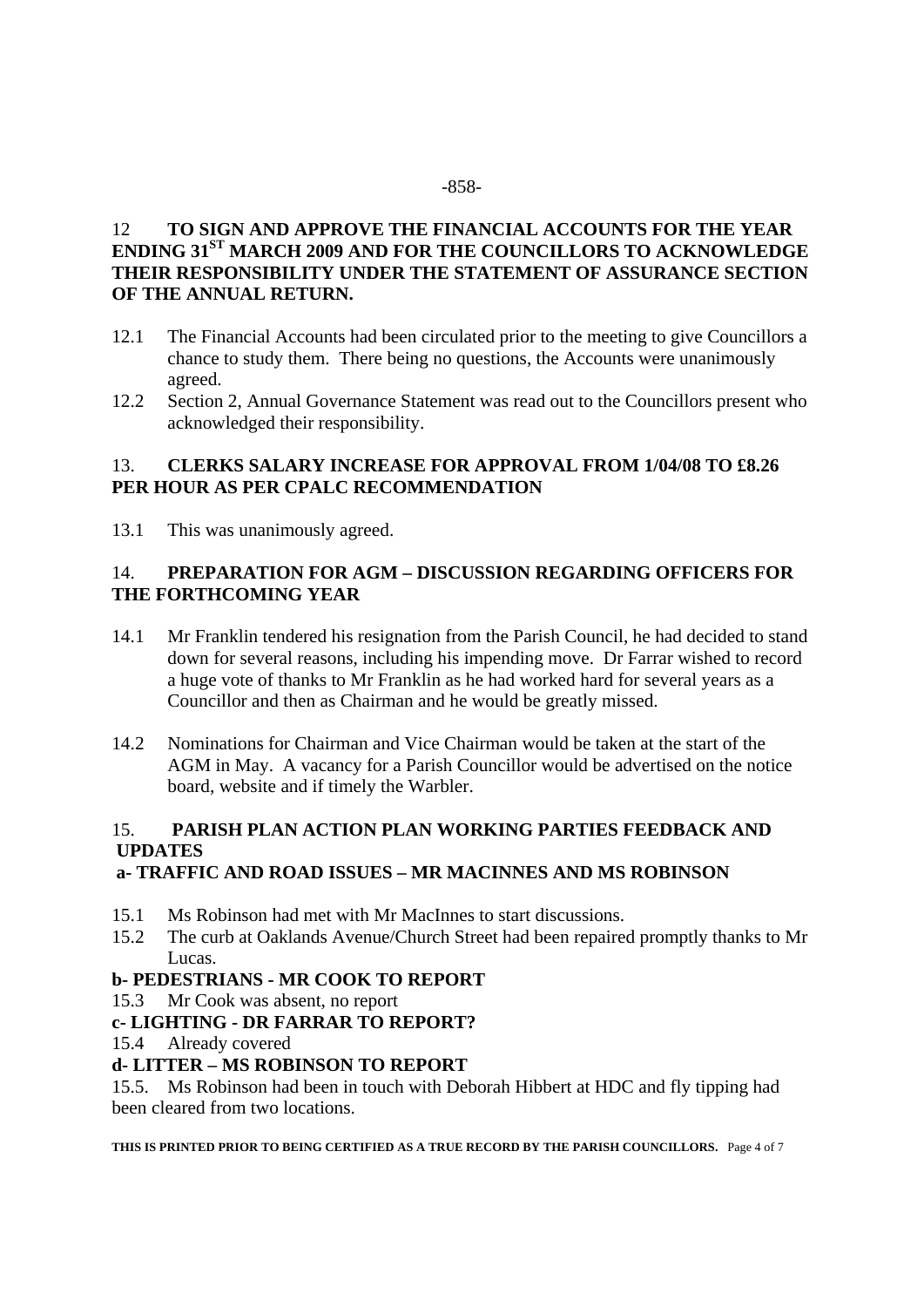### **e- Countryside**

15.6 Mr Cook was absent

# **f- ACTIVITIES, SPORTS, CLUBS, SOCIETIES ETC. AND OTHER YOUTH ISSUES - DR FARRAR/ MR WILLIAMS TO REPORT?**

15.7 Nothing further to report

# **g- VILLAGE HALL - MR COOK AND MR LEIGH TO REPORT?**

15.8 Nothing further to report

# **h- FLOODING - MR BUCKNELL TO REPORT**

15.9 Mr Bucknell reported that there is a meeting in Alconbury next month.

# **i- VILLAGE SIGNS - MR FRANKLIN AND MR WILLIAMS TO REPORT**

15.10 The Clerk reported that she had confirmed to Mr Smith of HDC that everything was in order for the grant for the village sign but had not heard when the money will be paid. Mr Bucknell would try and see him on Wednesday.

15.11 Mr Williams reported that a post for the sign would cost £60 and he was waiting for the plinth to be costed and built. The actual sign was well underway.

# 16. **a- PLAYGROUND - MR COOK & CLERK TO REPORT**

16.1 Nothing to report

# 16 **b- GRASSCUTTING - MR COOK, MR BUCKNELL, MR LUCAS & CLERK TO REPORT**

16.3 Dr Farrar reported that the verges cut by HDC had not been collected and had been left in a mess.

16.4. Now that our verges had had the first cut, we could claim reimbursement from CCC. The Clerk would write requesting payment.

### 16. **c- GRANTS -MR BUCKNELL AND CLERK TO REPORT (INCLUDING DISCUSSION OF ANY GREEN/ ENVIRONMENTAL ISSUES THAT COULD BE OBTAINED BY WIND FARM GRANT MONIES?)**

16.5 Information had been received on Play Funding, the Clerk had requested the information booklet for guidance.

### 16 **ITEMS FOR THE WISTOW WARBLER AND WISTOW WEB SITE - TO INFORM JOHN DRANSFIELD AND DR FARRAR OF RELEVANT ARTICLES (ALSO TO DISCUSS OTHER ITEMS RELATING TO COMMUNICATION ISSUES)**

16.1 The vacancy for a Parish Councillor will be posted.

# 17 **MONTHLY AUDIT - NOMINEE FOR NEXT MEETING?**

# 17.1 Mr Williams agreed to do the Monthly Audit at the next Parish Council Meeting.

# 18 **DATE OF NEXT MEETING - Tuesday 26<sup>th</sup> May 2009 following the AGM.**

There being no further business to discuss, the meeting closed at 9.50 pm.

**THIS IS PRINTED PRIOR TO BEING CERTIFIED AS A TRUE RECORD BY THE PARISH COUNCILLORS.** Page 5 of 7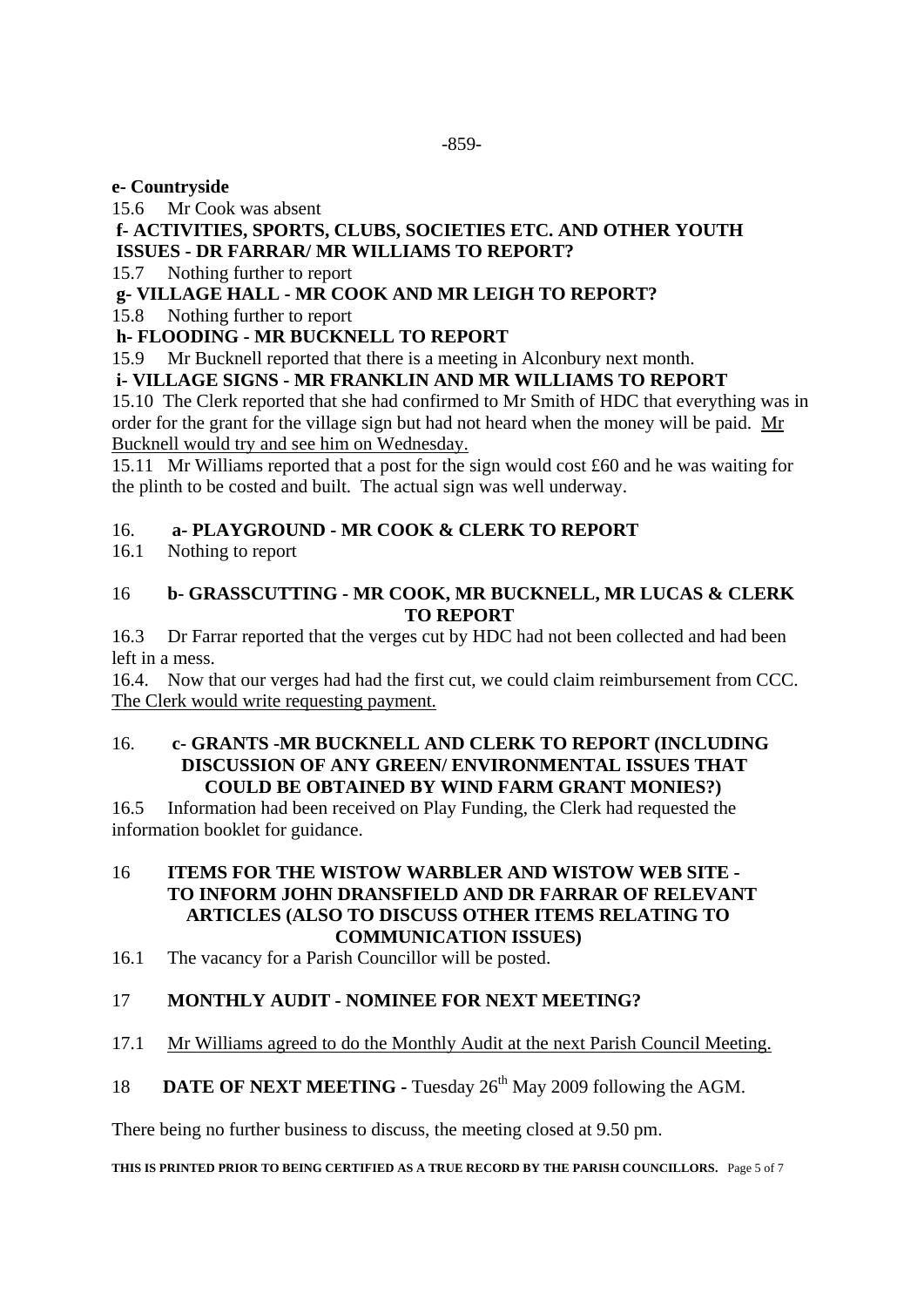### **PLANNING APPLICATIONS RECEIVED FROM AUGUST 2007**

Wistow Parish Council - WPC Huntingdonshire District Council - HDC Not Yet known - NYK

|              |                                                                                                |                                                                  | <b>Approved and Date</b> |                                 |
|--------------|------------------------------------------------------------------------------------------------|------------------------------------------------------------------|--------------------------|---------------------------------|
| App.Number   | <b>Property Address</b>                                                                        | <b>Purpose</b>                                                   | <b>WPC</b>               | <b>HDC</b>                      |
|              | 07/02598/FUL 4 Oakland's Close, Wistow                                                         | <b>Extension to Porch</b>                                        |                          | $Yes - Yes -$<br>28/8/07 6/9/07 |
| 07/02657/FUL | 07/02658/LBC Lavender Cottage, Church Extension to staircase and Yes - Yes -<br>Street, Wistow | alterations to garage and dwelling 25/9/07 9/10/07               |                          |                                 |
|              | 07/03808/FUL Haven, Shillow Hill, Wistow Conservatory Erection                                 |                                                                  | 27/11/07 4/1/08          | $Yes - Yes -$                   |
| 08/00500/FUL | Rookes Grove Farm,<br>Mill Road, Wistow                                                        | Erection of 2 dwellings and<br>access road                       | 26/2/08 18/6/08          | Yes - Yes                       |
|              | 08/00599/FUL Poultry Houses, Shillow Hill, Erection of Agricultural<br>Wistow                  | dwelling                                                         | Yes - NYK<br>25/3/08     |                                 |
|              | 008/03478/FUL Threeways, Church Street                                                         | Add pitched roof to flat<br>extension at rear                    | <b>Yes</b><br>07/01/09   |                                 |
| 0900055FUL   | Rectory Farm, Wistow Rd<br><b>Broughton</b>                                                    | Erection of agricultural<br>building to house free<br>range hens | No comment<br>24/02/09   |                                 |

**THIS IS PRINTED PRIOR TO BEING CERTIFIED AS A TRUE RECORD BY THE PARISH COUNCILLORS.** Page 6 of 7